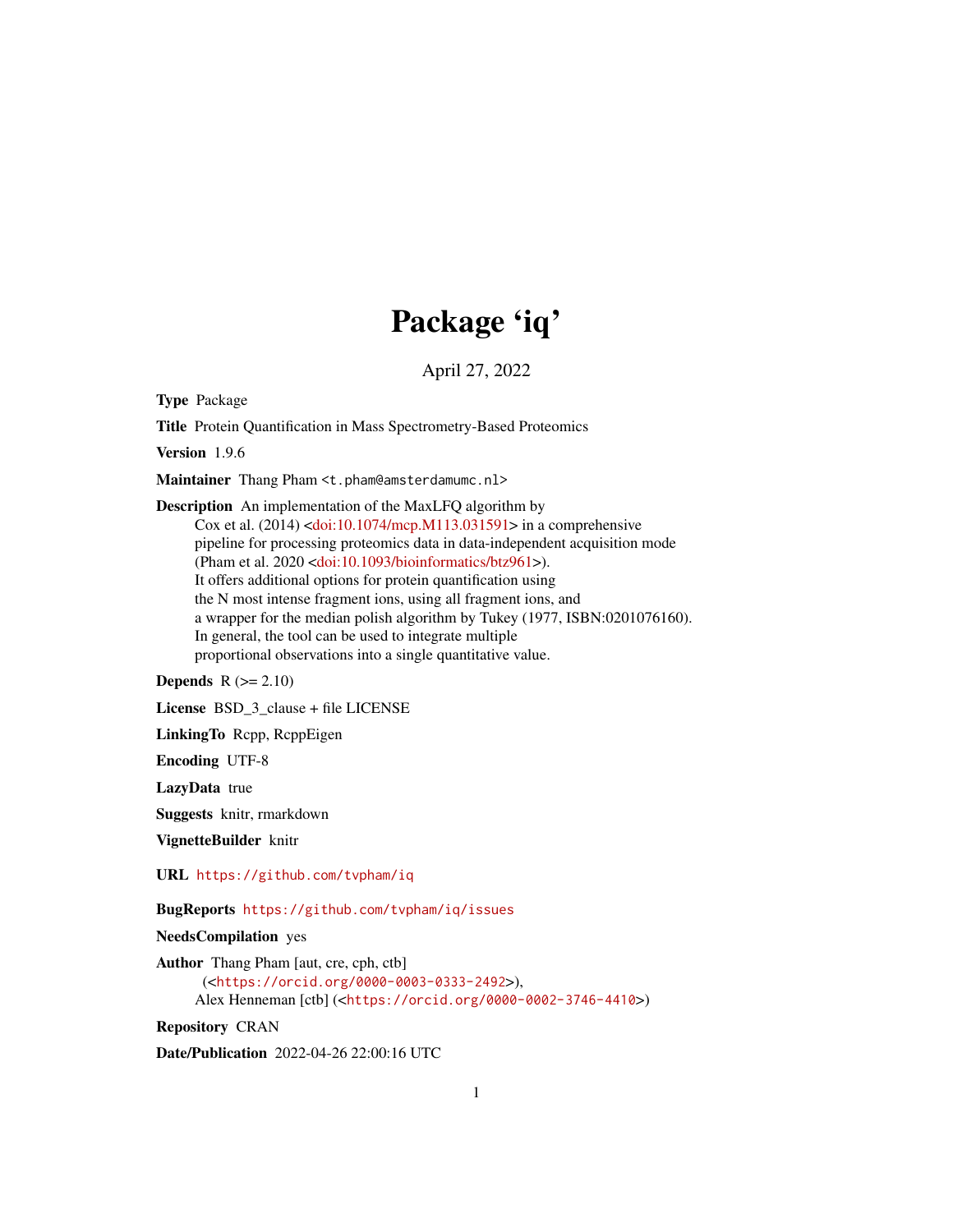## <span id="page-1-0"></span>R topics documented:

| Index | 19 |
|-------|----|
|       |    |
|       |    |
|       |    |
|       |    |
|       |    |
|       |    |
|       |    |
|       |    |
|       |    |
|       |    |
|       |    |
|       |    |
|       |    |
|       |    |
|       |    |

<span id="page-1-1"></span>create\_protein\_list *Creating a list of matrices of fragment ion intensities for all proteins*

## Description

For each protein, a numerical matrix is formed where the columns are samples and rows are fragment ions.

## Usage

```
create_protein_list(preprocessed_data)
```
## Arguments

```
preprocessed_data
```
A data frame of four components as output of the preprocess function.

## Value

A list where each element contains the quantitative data of a protein. The column names are sample names and the row names fragment ions.

## Author(s)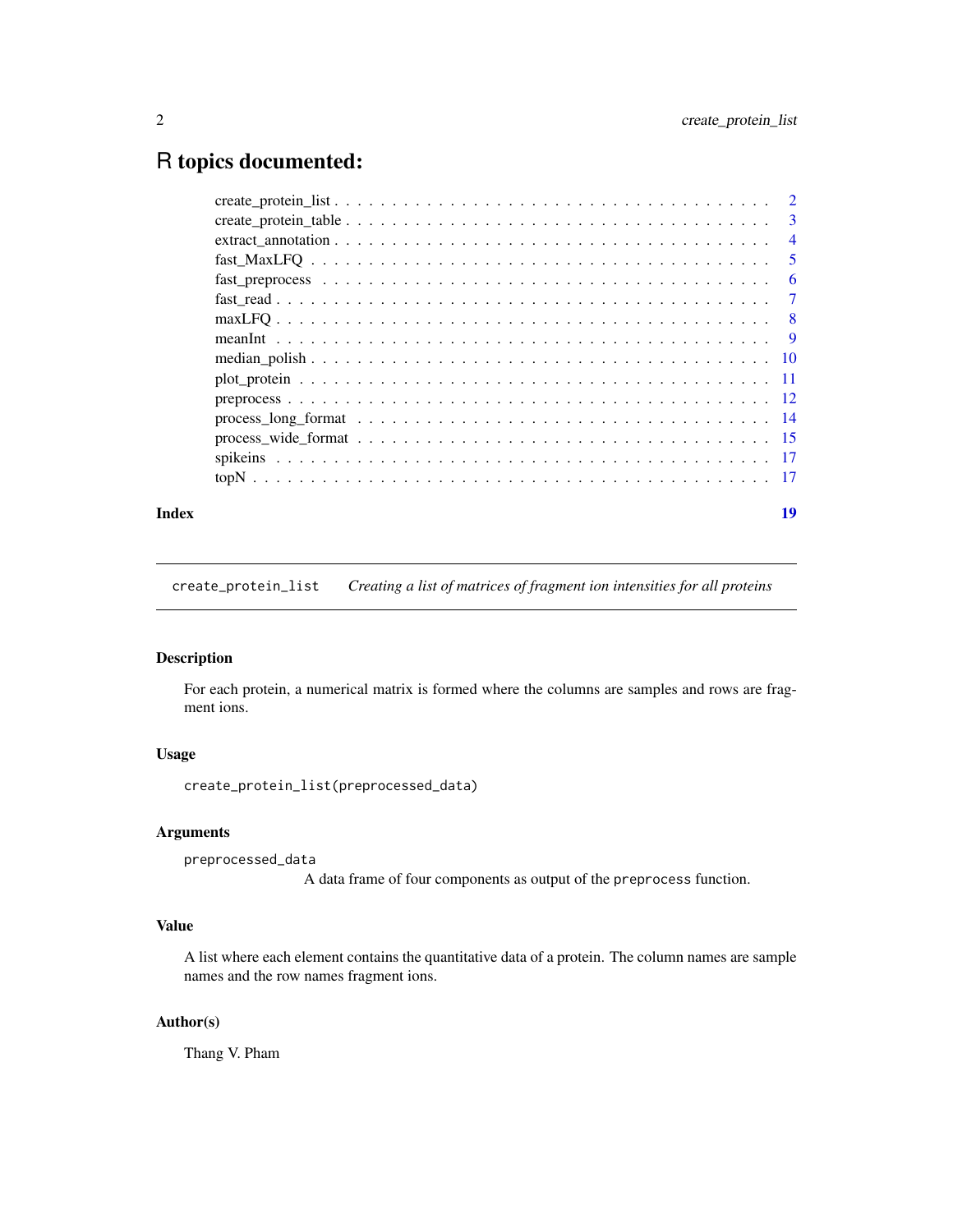## <span id="page-2-0"></span>References

Pham TV, Henneman AA, Jimenez CR. iq: an R package to estimate relative protein abundances from ion quantification in DIA-MS-based proteomics. *Bioinformatics* 2020 Apr 15;36(8):2611- 2613.

## See Also

[preprocess](#page-11-1)

## Examples

```
data("spikeins")
head(spikeins)
# This example set of spike-in proteins has been 'median-normalized'.
norm_data <- iq::preprocess(spikeins, median_normalization = FALSE, pdf_out = NULL)
protein_list <- iq::create_protein_list(norm_data)
```
create\_protein\_table *Protein quantification for a list of proteins*

#### Description

Travels through the input list and quantifies all proteins one by one.

## Usage

```
create_protein_table(protein_list, method = "maxLFQ", ...)
```
## Arguments

| protein_list | The input protein list                                                |
|--------------|-----------------------------------------------------------------------|
| method       | Possible values are "maxLFQ", "median_polish", "topN", and "meanInt". |
| $\cdots$     | Additional parameters for individual quantitation methods.            |

#### Value

A list of two components is returned

| estimate   | A table of protein abundances for all samples. |
|------------|------------------------------------------------|
| annotation | A vector of annotations, one for each protein. |

## Author(s)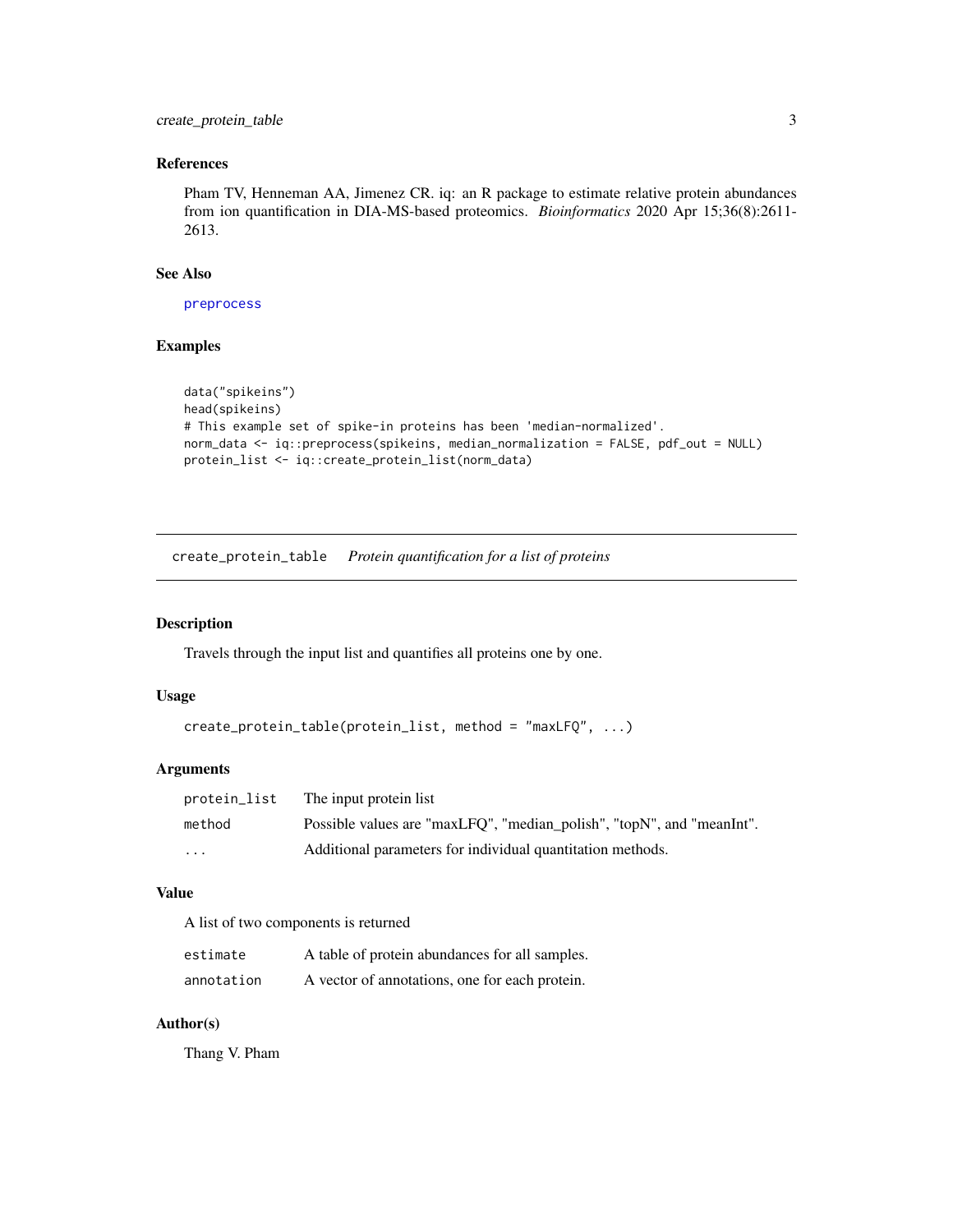#### <span id="page-3-0"></span>References

Pham TV, Henneman AA, Jimenez CR. iq: an R package to estimate relative protein abundances from ion quantification in DIA-MS-based proteomics. *Bioinformatics* 2020 Apr 15;36(8):2611- 2613.

## See Also

[create\\_protein\\_list](#page-1-1), [maxLFQ](#page-7-1), [median\\_polish](#page-9-1), [topN](#page-16-1), [meanInt](#page-8-1)

## Examples

```
data("spikeins")
# This example set of spike-in proteins has been 'median-normalized'.
norm_data <- iq::preprocess(spikeins, median_normalization = FALSE, pdf_out = NULL)
protein_list <- iq::create_protein_list(norm_data)
result <- iq::create_protein_table(protein_list)
head(result)
```
extract\_annotation *Protein annotation extraction*

#### Description

Extracts annotation columns from a long-format input

## Usage

```
extract_annotation(protein_ids, quant_table, primary_id = "PG.ProteinGroups",
                   annotation_columns = NULL)
```
#### Arguments

| protein_ids        | A vector of protein ids.                                                                           |
|--------------------|----------------------------------------------------------------------------------------------------|
| quant_table        | A long-format input table. The input is typically the same as input to the<br>preprocess function. |
| primary_id         | The column containing protein ids.                                                                 |
| annotation_columns |                                                                                                    |
|                    | A vector of columns for annotation.                                                                |

#### Value

A table of proteins and associated annotation extracted from the input.

## Author(s)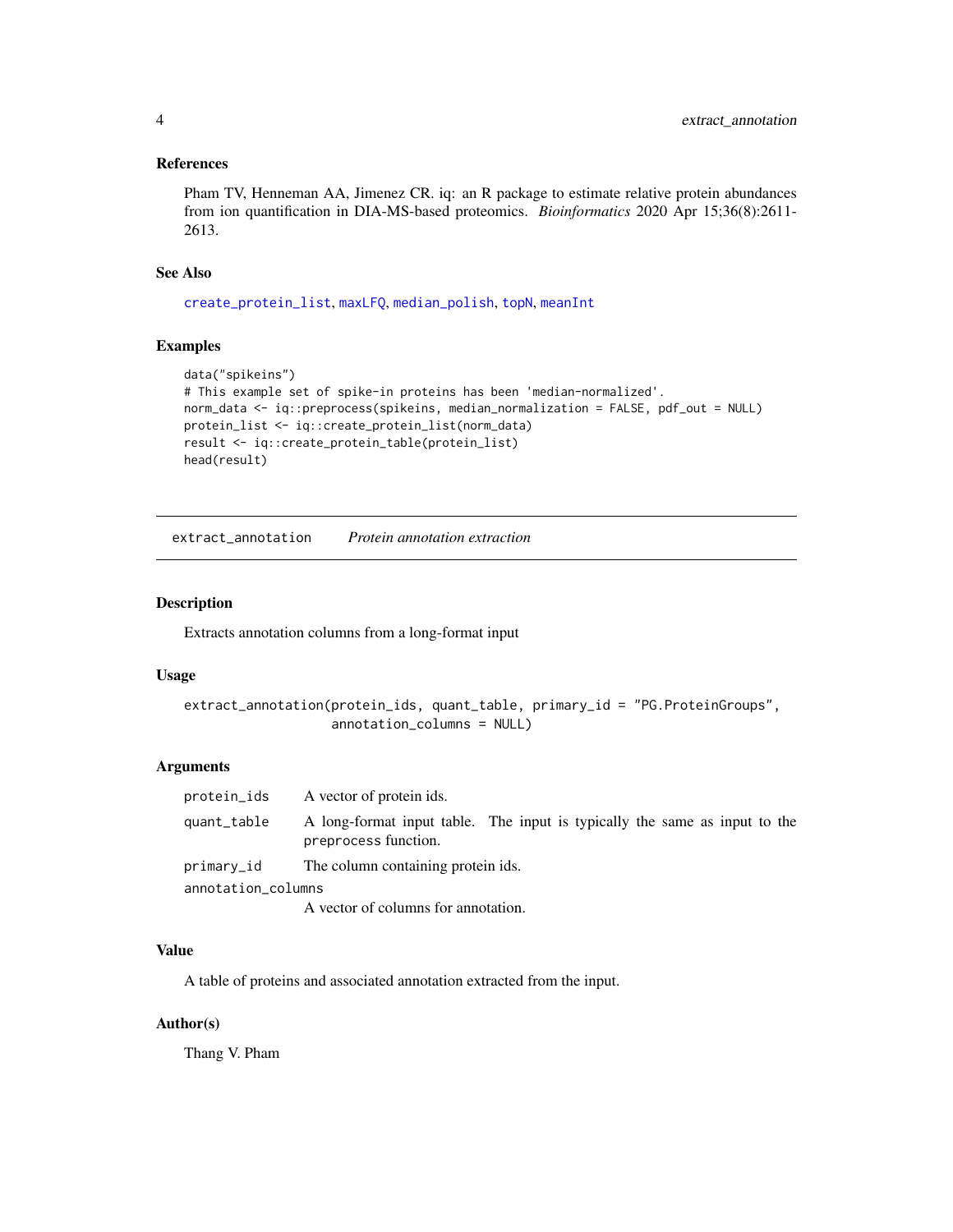## <span id="page-4-0"></span>fast\_MaxLFQ 5

## References

Pham TV, Henneman AA, Jimenez CR. iq: an R package to estimate relative protein abundances from ion quantification in DIA-MS-based proteomics. *Bioinformatics* 2020 Apr 15;36(8):2611- 2613.

#### See Also

[preprocess](#page-11-1)

## Examples

```
data("spikeins")
extra_names <- iq::extract_annotation(levels(spikeins$PG.ProteinGroups),
                                      spikeins,
                                  annotation_columns = c("PG.Genes", "PG.ProteinNames"))
```
<span id="page-4-1"></span>fast\_MaxLFQ *The MaxLFQ algorithm*

#### Description

A fast implementation of the MaxLFQ algorithm.

## Usage

```
fast_MaxLFQ(norm_data, row_names = NULL, col_names = NULL)
```
## Arguments

| norm_data | A list of four vectors with equal length protein_list, sample_list, id and<br>quant as prepared by the fast_preprocess function or the quant_table com-<br>ponent returned by the fast_read function. Note that quant should contain<br>log <sub>2</sub> intensities. |
|-----------|-----------------------------------------------------------------------------------------------------------------------------------------------------------------------------------------------------------------------------------------------------------------------|
| row_names | A vector of character strings for row names. If NULL, unique values in the<br>protein_list component of norm_data will be used. Otherwise, it should<br>be the sample component returned by the fast_read.                                                            |
| col_names | A vector of character strings for column names. If NULL, unique values in the<br>sample_list component of norm_data will be used. Otherwise, it should be<br>the sample component returned by the fast_read.                                                          |

## Value

A list is returned with two components

| estimate   | A quantification result table.                                               |
|------------|------------------------------------------------------------------------------|
| annotation | A vector of strings indicating membership in case of multiple connected com- |
|            | ponents for each row of estimate.                                            |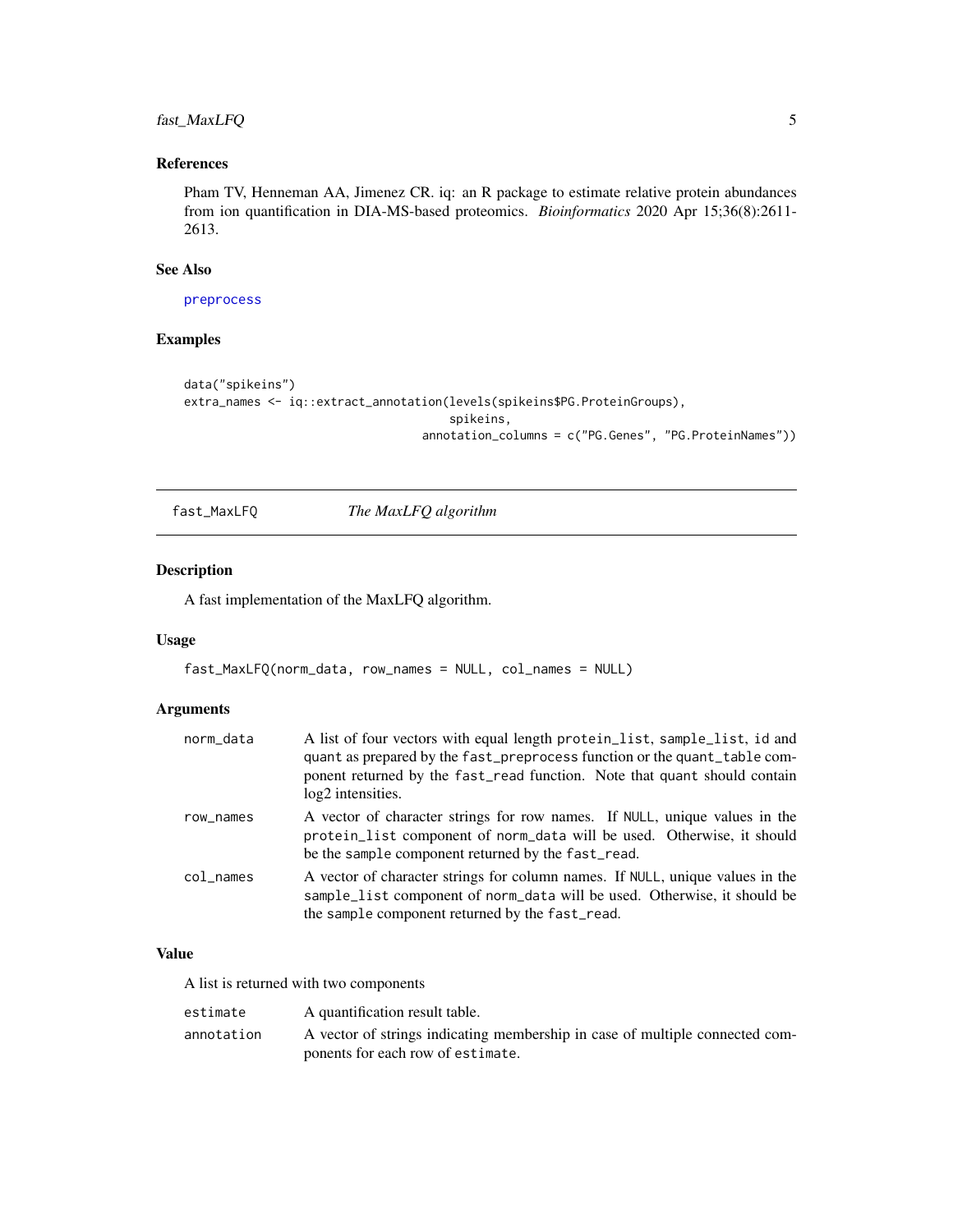#### <span id="page-5-0"></span>Author(s)

Thang V. Pham

#### References

Pham TV, Henneman AA, Jimenez CR. iq: an R package to estimate relative protein abundances from ion quantification in DIA-MS-based proteomics. *Bioinformatics* 2020 Apr 15;36(8):2611- 2613.

## See Also

[fast\\_read](#page-6-1), [fast\\_preprocess](#page-5-1)

<span id="page-5-1"></span>fast\_preprocess *Data filtering and normalization*

## Description

Filters out low intensities and performs median normalization.

#### Usage

```
fast_preprocess(quant_table,
                median_normalization = TRUE,
                log2_intensity_cutoff = 0,
                pdf_out = "qc-plots-fast.pdf",
                pdf\_width = 12,pdf_height = 8)
```
## Arguments

| quant_table           | The quant_table component as returned by fast_read.                                                                    |
|-----------------------|------------------------------------------------------------------------------------------------------------------------|
| median_normalization  |                                                                                                                        |
|                       | A logical value. The default TRUE value is to perform median normalization.                                            |
| log2_intensity_cutoff |                                                                                                                        |
|                       | Entries lower than this value in log2 space are ignored. Plot a histogram of all<br>intensities to set this parameter. |
| pdf_out               | A character string specifying the name of the PDF output. A NULL value will<br>suppress the PDF output.                |
| pdf_width             | Width of the pdf output in inches.                                                                                     |
| pdf_height            | Height of the pdf output in inches.                                                                                    |

## Value

A list is returned with the same components as input data in which low intensities are filtered out and median normalization is performed if requested.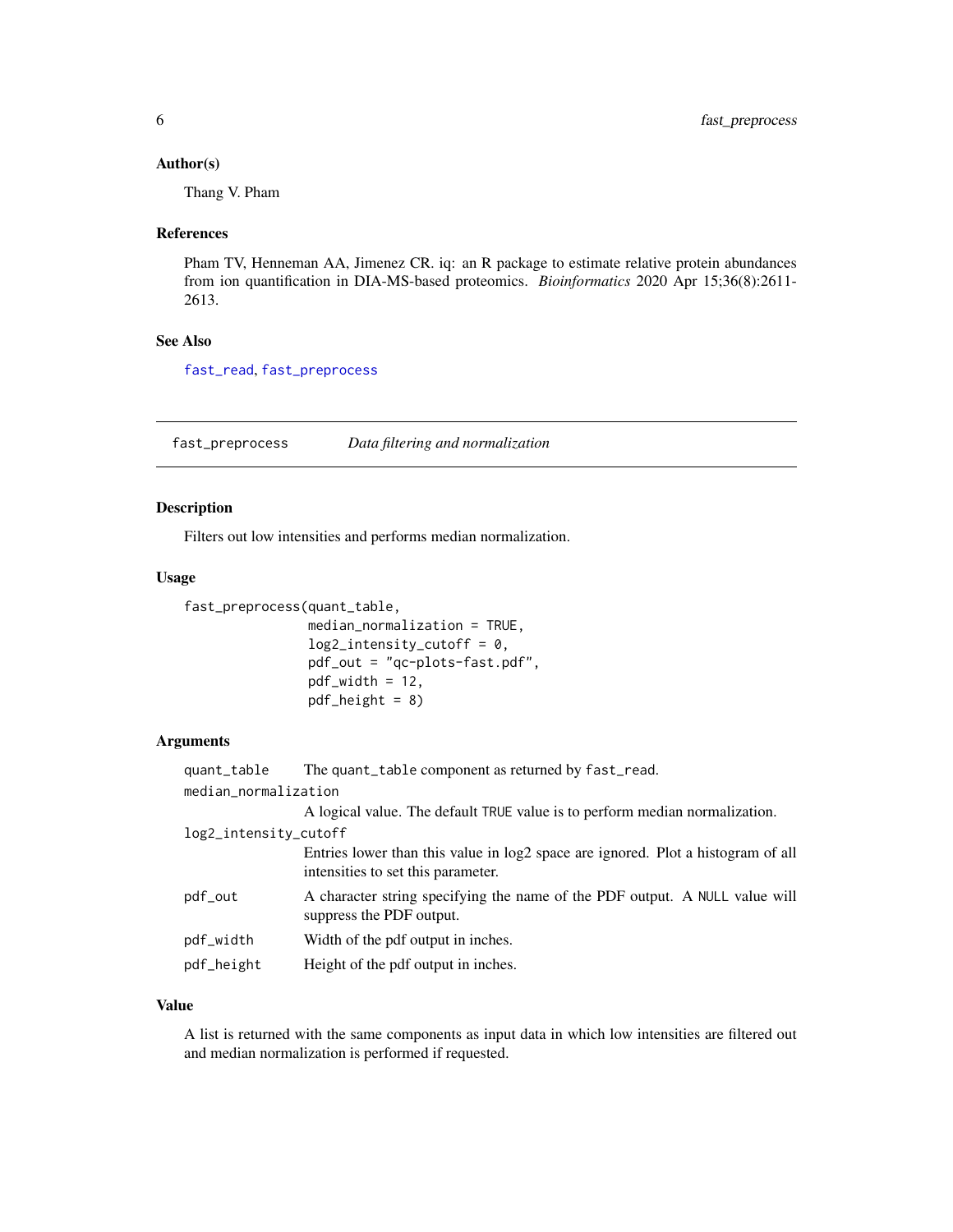#### <span id="page-6-0"></span>fast\_read 7

#### Author(s)

Thang V. Pham

#### References

Pham TV, Henneman AA, Jimenez CR. iq: an R package to estimate relative protein abundances from ion quantification in DIA-MS-based proteomics. *Bioinformatics* 2020 Apr 15;36(8):2611- 2613.

## See Also

[fast\\_read](#page-6-1)

#### <span id="page-6-1"></span>fast\_read *Reading data from an input file*

## Description

A highly efficient reading of a tab-separated text file for iq processing.

#### Usage

```
fast_read(filename,
          sample_id = "R.Condition",
         primary_id = "PG.ProteinGroups",
      secondary_id = c("EG.ModifiedSequence", "FG.Charge", "F.FrgIon", "F.Charge"),
          intensity_col = "F.PeakArea",
          annotation_col = c("PG.Genes", "PG.ProteinNames"),
          filter_string_equal = c("F.ExcludedFromQuantification" = "False"),
          filter_double_less = c("PG.Qvalue" = "0.01", "EG.Qvalue" = "0.01"),intensity_col_sep = NULL,
          intensity_col_id = NULL,
         na\_string = "0")
```
#### Arguments

| filename      | A long-format tab-separated text file with a primary column of protein iden-<br>tification, secondary columns of fragment ions, a column of sample names, a<br>column for quantitative intensities, and extra columns for annotation. |
|---------------|---------------------------------------------------------------------------------------------------------------------------------------------------------------------------------------------------------------------------------------|
| primary_id    | Unique values in this column form the list of proteins to be quantified.                                                                                                                                                              |
| secondary_id  | A concatenation of these columns determines the fragment ions used for quan-<br>tification.                                                                                                                                           |
| sample_id     | Unique values in this column form the list of samples.                                                                                                                                                                                |
| intensity_col | The column for intensities.                                                                                                                                                                                                           |
|               | annotation_col Annotation columns                                                                                                                                                                                                     |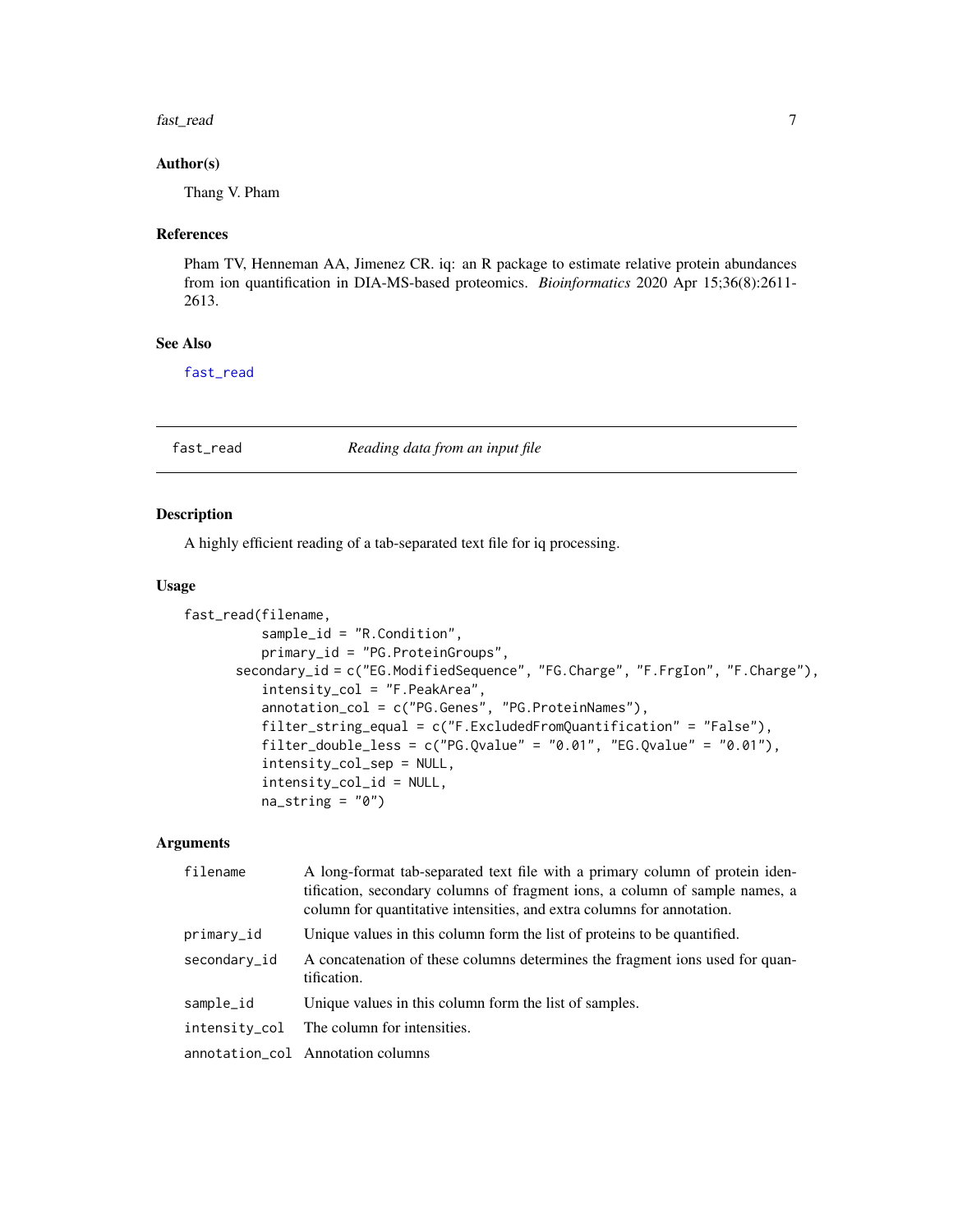<span id="page-7-0"></span>

| filter_string_equal |                                                                                                                             |
|---------------------|-----------------------------------------------------------------------------------------------------------------------------|
|                     | A named vector of strings. Only rows satisfying the filter are kept.                                                        |
| filter_double_less  |                                                                                                                             |
|                     | A named vector of strings. Only rows satisfying the filter are kept. Default<br>PG.Ovalue $< 0.01$ and EG.Ovalue $< 0.01$ . |
| intensity_col_sep   |                                                                                                                             |
|                     | A separator character when entries in the intensity column contain multiple val-                                            |
|                     | ues.                                                                                                                        |
| intensity_col_id    |                                                                                                                             |
|                     | The column for identities of multiple quantitative values.                                                                  |
| na_string           | The value considered as NA.                                                                                                 |

## Details

When entries in the intensity column contain multiple values, this function will replicate entries in other column and the secondary\_id will be appended with corresponding entries in intensity\_col\_id when it is provided. Otherwise, integer values 1, 2, 3, etc... will be used.

## Value

A list is returned with following components

| protein     | A table of proteins in the first column followed by annotation columns.                                                                                               |
|-------------|-----------------------------------------------------------------------------------------------------------------------------------------------------------------------|
| sample      | A vector of samples.                                                                                                                                                  |
| ion         | A vector of fragment ions to be used for quantification.                                                                                                              |
| quant_table | A list of four components: protein_list (index pointing to protein)), sample_list<br>(index pointing to sample), id (index pointing to ion), and quant (intensities). |

## Author(s)

Thang V. Pham

## References

Pham TV, Henneman AA, Jimenez CR. iq: an R package to estimate relative protein abundances from ion quantification in DIA-MS-based proteomics. *Bioinformatics* 2020 Apr 15;36(8):2611- 2613.

<span id="page-7-1"></span>maxLFQ *The MaxLFQ algorithm for protein quantification*

#### Description

Estimates protein abundances by aiming to maintain the fragment intensity ratios between samples.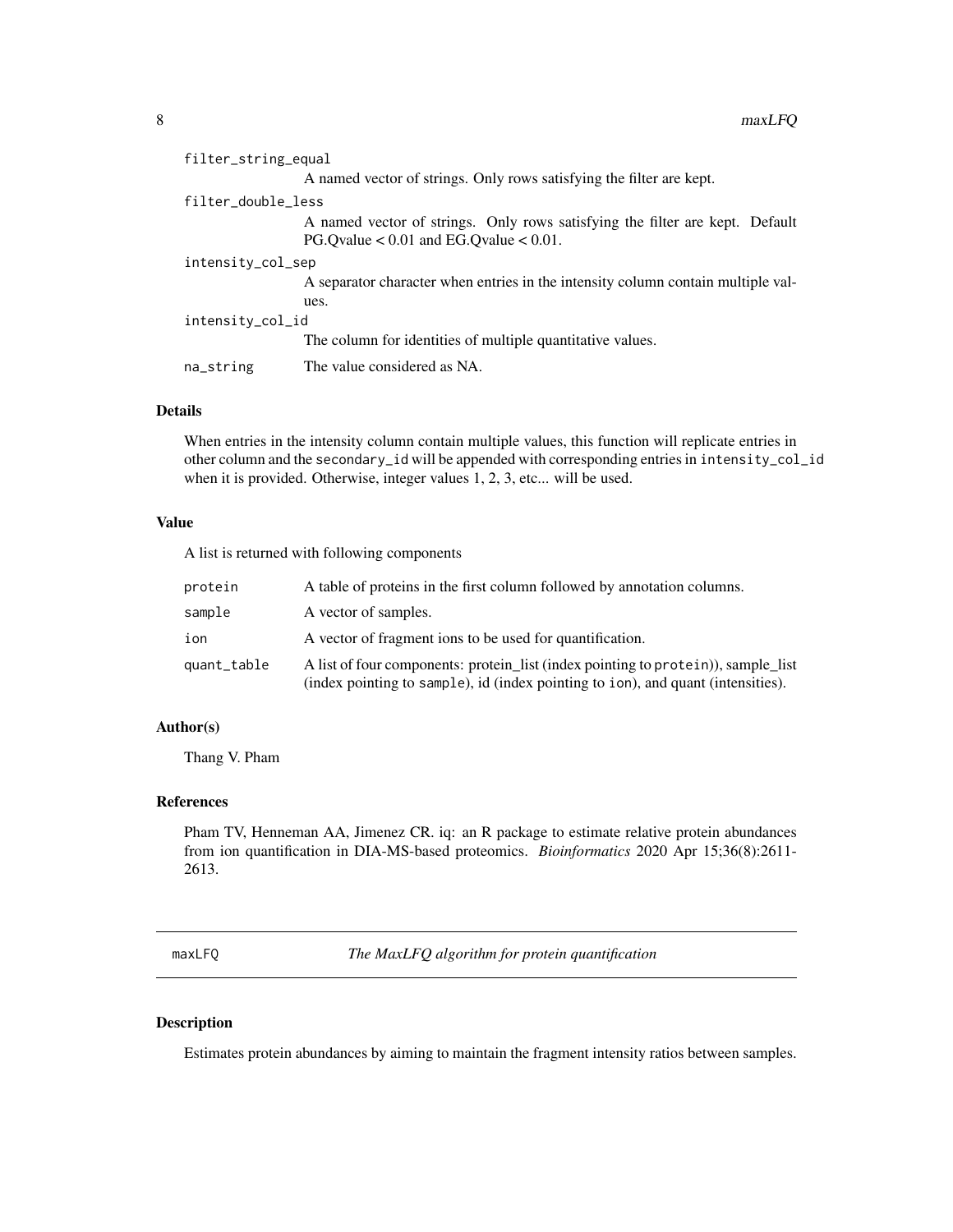#### <span id="page-8-0"></span>meanInt 9

#### Usage

maxLFQ(X)

#### Arguments

X A matrix of ion intensities in log2 space. Columns are samples and rows are fragment ions.

## Value

| A list of two components is returned |                                                                                                                                        |
|--------------------------------------|----------------------------------------------------------------------------------------------------------------------------------------|
| estimate                             | A vector with length equal to the number of columns of the input containing the<br>protein abundances.                                 |
| annotation                           | An empty string if all quantified samples are connected. Otherwise, a string of<br>membership of the connected components is returned. |

## Author(s)

Thang V. Pham

## References

Cox J, Hein MY, Luber CA, et al. Accurate proteome-wide label-free quantification by delayed normalization and maximal peptide ratio extraction, termed MaxLFQ. *Mol Cell Proteomics*. 2014;13(9):2513–2526.

Pham TV, Henneman AA, Jimenez CR. iq: an R package to estimate relative protein abundances from ion quantification in DIA-MS-based proteomics. *Bioinformatics* 2020 Apr 15;36(8):2611- 2613.

<span id="page-8-1"></span>meanInt *The meanInt algorithm for protein quantification*

#### Description

Estimates protein abundances by averaging all associated ion intensities

#### Usage

```
meanInt(X, aggregation_in_log_space = TRUE)
```
## Arguments

X A matrix of ion intensities in log2 space. Columns are samples and rows are fragment ions.

aggregation\_in\_log\_space

A logical value. If FALSE, the data aggregation is performed in the original intensity space.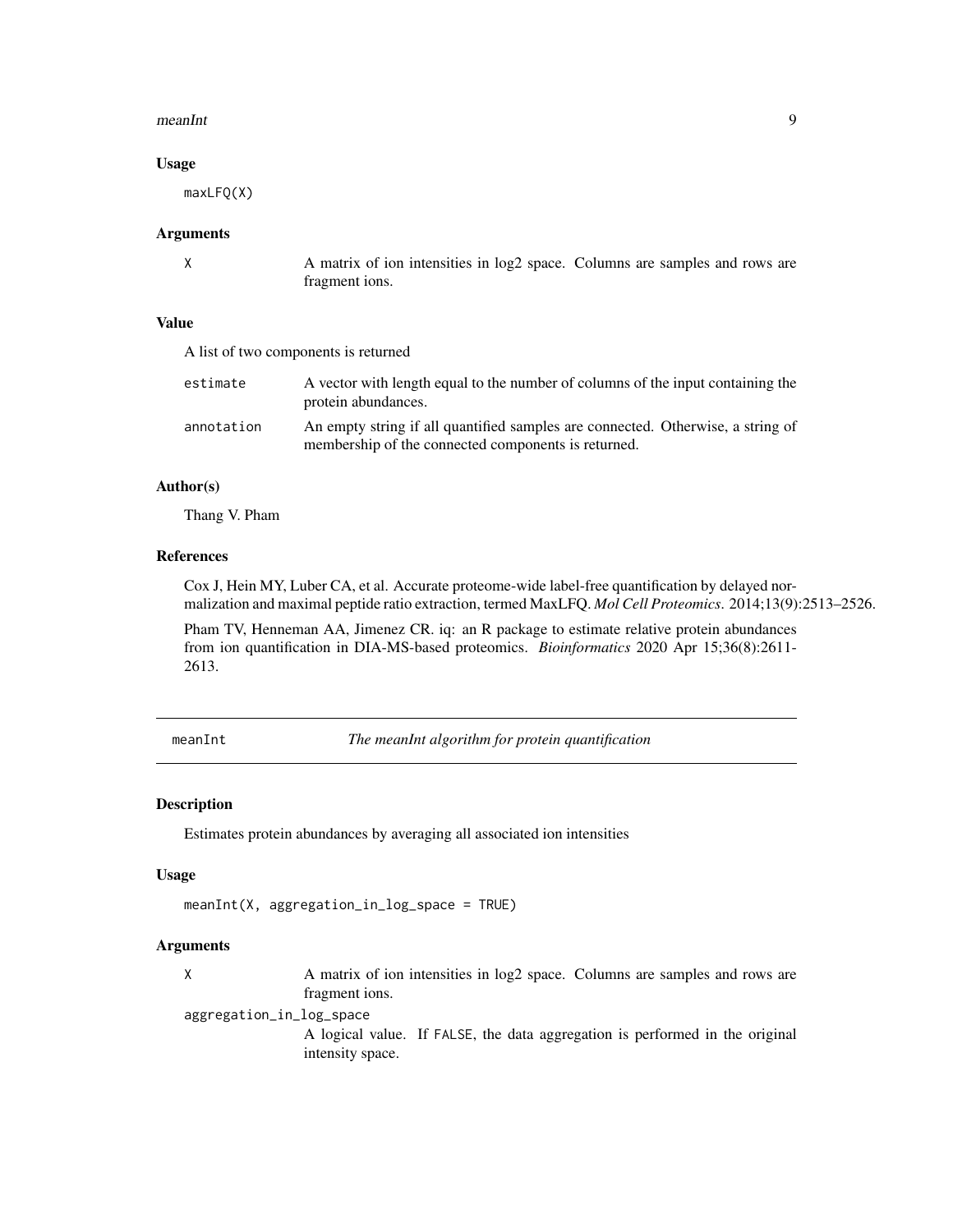## <span id="page-9-0"></span>Value

A list of two components is returned

| estimate   | A vector with length equal to the number of columns of the input containing the |
|------------|---------------------------------------------------------------------------------|
|            | protein abundances.                                                             |
| annotation | Reserved, currently an empty string.                                            |

## Author(s)

Thang V. Pham

## References

Pham TV, Henneman AA, Jimenez CR. iq: an R package to estimate relative protein abundances from ion quantification in DIA-MS-based proteomics. *Bioinformatics* 2020 Apr 15;36(8):2611- 2613.

<span id="page-9-1"></span>median\_polish *A wrapper for the R implementation of the median polish algorithm*

#### Description

Estimates protein abundances using the Tukey median polish algorithm.

## Usage

```
median_polish(X)
```
#### Arguments

X A matrix of ion intensities in log2 space. Columns are samples and rows are fragment ions.

## Value

A list of two components is returned

| estimate   | A vector with length equal to the number of columns of the input containing the |
|------------|---------------------------------------------------------------------------------|
|            | protein abundances.                                                             |
| annotation | Reserved, currently an empty string                                             |

#### Author(s)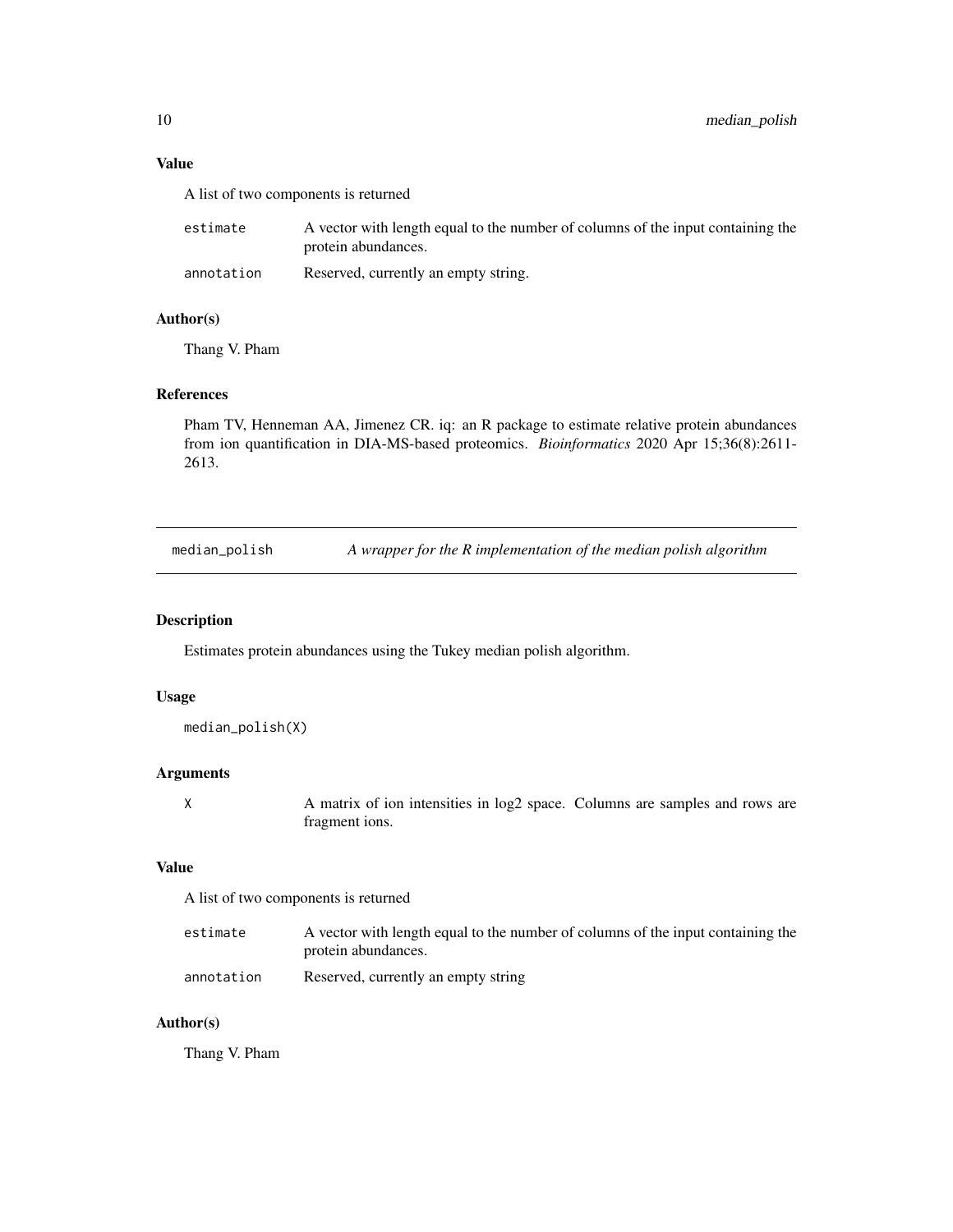## <span id="page-10-0"></span>plot\_protein 11

#### References

Pham TV, Henneman AA, Jimenez CR. iq: an R package to estimate relative protein abundances from ion quantification in DIA-MS-based proteomics. *Bioinformatics* 2020 Apr 15;36(8):2611- 2613.

Tukey JW. *Exploratory Data Analysis*, Reading Massachusetts: Addison-Wesley, 1977.

plot\_protein *Plotting the underlying quantitative data for a protein*

#### Description

Displays the underlying data for a protein.

## Usage

```
plot\_protein(X, main = "", col = NULL, split = 0.6, ...)
```
## Arguments

| X.        | Protein data matrix.                                                                                                                         |
|-----------|----------------------------------------------------------------------------------------------------------------------------------------------|
| main      | Title of the plot.                                                                                                                           |
| col       | Colors of the rows of the data matrix.                                                                                                       |
| split     | Fraction of the plotting area for the main figure. The remaining one is for legend.<br>Set this parameter to NULL to ignore the legend area. |
| $\ddotsc$ | Additional parameters for plotting.                                                                                                          |

## Value

A NULL value is returned.

## Author(s)

Thang V. Pham

## References

Pham TV, Henneman AA, Jimenez CR. iq: an R package to estimate relative protein abundances from ion quantification in DIA-MS-based proteomics. *Bioinformatics* 2020 Apr 15;36(8):2611- 2613.

## Examples

```
data("spikeins")
head(spikeins)
# This example set of spike-in proteins has been 'median-normalized'.
norm_data <- iq::preprocess(spikeins, median_normalization = FALSE, pdf_out = NULL)
protein_list <- iq::create_protein_list(norm_data)
iq::plot_protein(protein_list$P00366, main = "Protein P00366", split = NULL)
```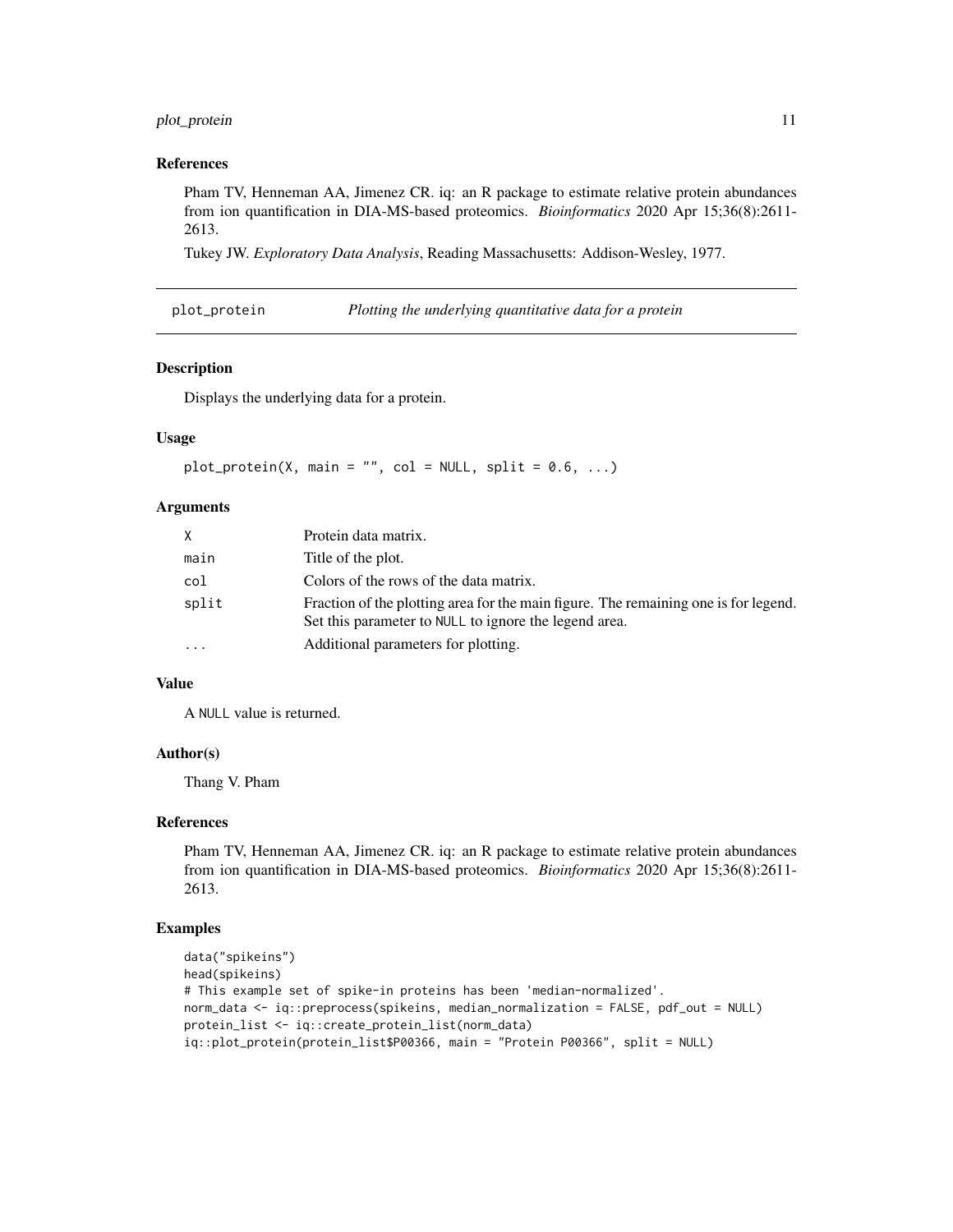<span id="page-11-1"></span><span id="page-11-0"></span>

## Description

Prepares a long-format input including removing low-intensity ions and performing median normalization.

## Usage

```
preprocess(quant_table,
          primary_id = "PG.ProteinGroups",
       secondary_id = c("EG.ModifiedSequence", "FG.Charge", "F.FrgIon", "F.Charge"),
           sample_id = "R.Condition",
           intensity_col = "F.PeakArea",
          median_normalization = TRUE,
           log2_intensity_cutoff = 0,
          pdf_out = "qc-plots.pdf",
          pdf\_width = 12,pdf_height = 8,
           intensity_col_sep = NULL,
           intensity_col_id = NULL,
          na\_string = "0")
```
#### Arguments

| quant_table           | A long-format table with a primary column of protein identification, secondary<br>columns of fragment ions, a column of sample names, and a column for quanti-<br>tative intensities. |
|-----------------------|---------------------------------------------------------------------------------------------------------------------------------------------------------------------------------------|
| primary_id            | Unique values in this column form the list of proteins to be quantified.                                                                                                              |
| secondary_id          | A concatenation of these columns determines the fragment ions used for quan-<br>tification.                                                                                           |
| sample_id             | Unique values in this column form the list of samples.                                                                                                                                |
| intensity_col         | The column for intensities.                                                                                                                                                           |
| median_normalization  |                                                                                                                                                                                       |
|                       | A logical value. The default TRUE value is to perform median normalization.                                                                                                           |
| log2_intensity_cutoff |                                                                                                                                                                                       |
|                       | Entries lower than this value in log2 space are ignored. Plot a histogram of all<br>intensities to set this parameter.                                                                |
| pdf_out               | A character string specifying the name of the PDF output. A NULL value will<br>suppress the PDF output.                                                                               |
| pdf_width             | Width of the pdf output in inches.                                                                                                                                                    |
| pdf_height            | Height of the pdf output in inches.                                                                                                                                                   |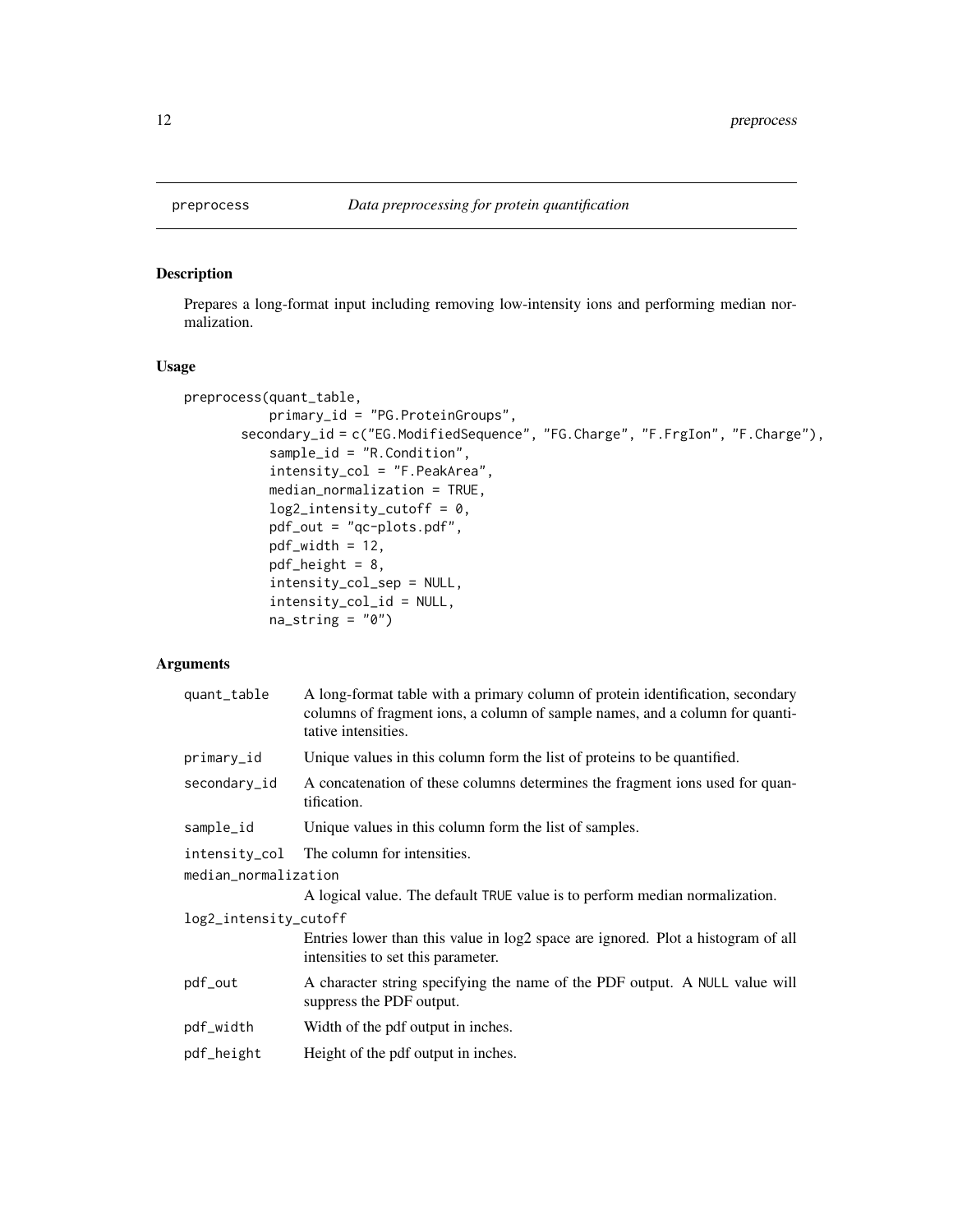## preprocess 13

| intensity_col_sep |                                                                                  |
|-------------------|----------------------------------------------------------------------------------|
|                   | A separator character when entries in the intensity column contain multiple val- |
|                   | ues.                                                                             |
| intensity_col_id  |                                                                                  |
|                   | The column for identities of multiple quantitative values.                       |
| na_string         | The value considered as NA.                                                      |

## Details

When entries in the intensity column contain multiple values, this function will replicate entries in other column and the secondary\_id will be appended with corresponding entries in intensity\_col\_id when it is provided. Otherwise, integer values 1, 2, 3, etc... will be used.

#### Value

A data frame is returned with following components

|       | protein_list A vector of proteins.                       |
|-------|----------------------------------------------------------|
|       | sample_list A vector of samples.                         |
| id    | A vector of fragment ions to be used for quantification. |
| quant | A vector of log2 intensities.                            |

## Author(s)

Thang V. Pham

## References

Pham TV, Henneman AA, Jimenez CR. iq: an R package to estimate relative protein abundances from ion quantification in DIA-MS-based proteomics. *Bioinformatics* 2020 Apr 15;36(8):2611- 2613.

## Examples

```
data("spikeins")
head(spikeins)
# This example set of spike-in proteins has been 'median-normalized'.
norm_data <- iq::preprocess(spikeins, median_normalization = FALSE, pdf_out = NULL)
```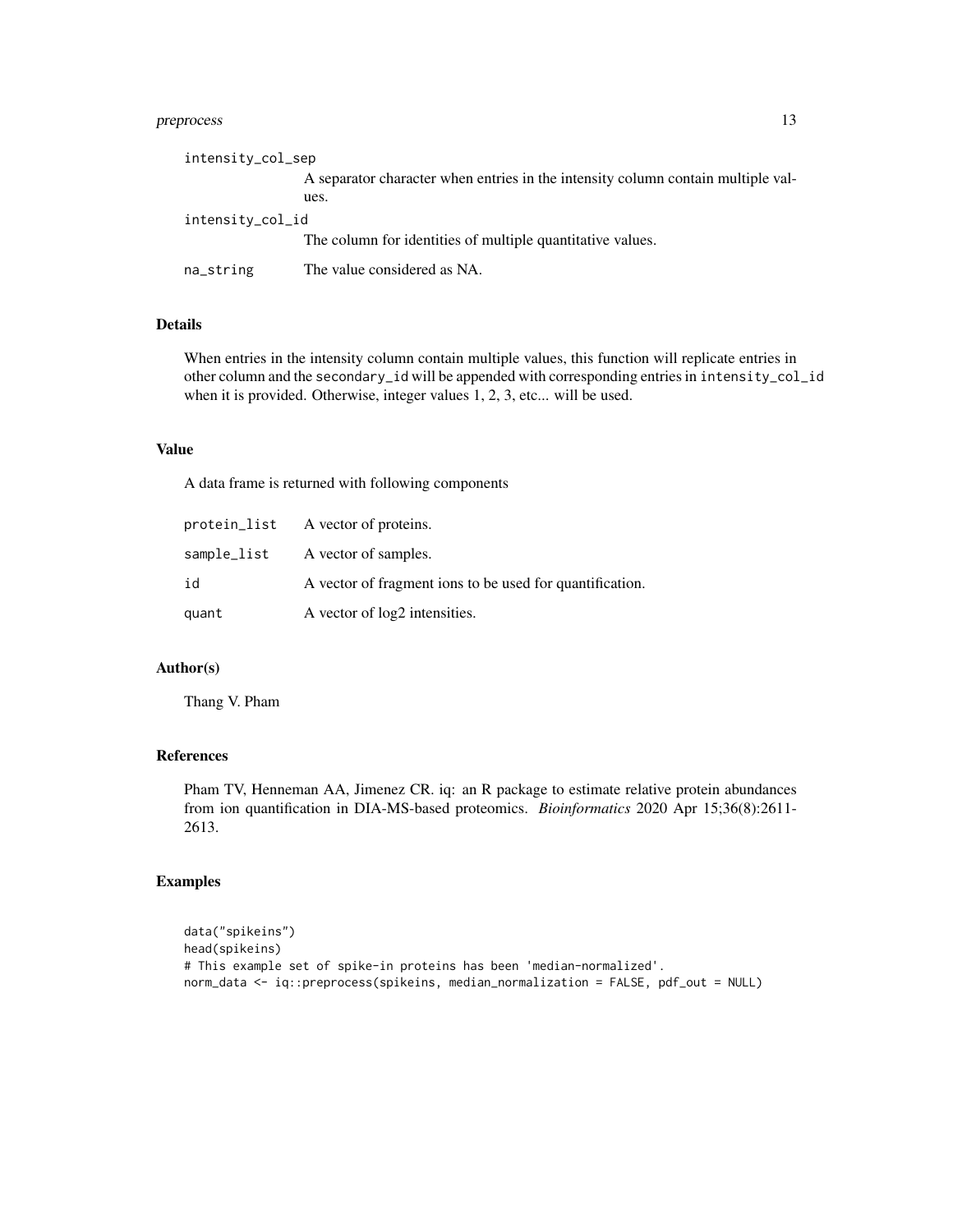<span id="page-13-0"></span>process\_long\_format *Long format to a wide format table using the MaxLFQ algorithm*

#### Description

A convenient function combining multiple steps to process a long format table using the MaxLFQ algorithm.

#### Usage

```
process_long_format(input_filename,
                    output_filename,
                    sample_id = "File.Name",
                    primary_id = "Protein.Group",
                    secondary_id = "Precursor.Id",
                    intensity_col = "Fragment.Quant.Corrected",
                    annotation_col = NULL,
                    filter_string_equal = NULL,
               filter_double_less = c("Q.Vallow" = "0.01", "PG.Q.Vallow" = "0.01"),intensity_col_sep = ";",
                    intensity_col_id = NULL,
                    na\_string = "0",normalization = "median",
                    log2_intensity_cutoff = 0,
                    pdf_out = "qc-plots.pdf",
                    pdf\_width = 12,pdf\_height = 8)
```
## **Arguments**

input\_filename See filename in [fast\\_read](#page-6-1). output\_filename Output filename. sample\_id See sample\_id in [fast\\_read](#page-6-1). primary\_id See primary\_id in [fast\\_read](#page-6-1). secondary\_id See secondary\_id in [fast\\_read](#page-6-1). intensity\_col See intensity\_col in [fast\\_read](#page-6-1). annotation\_col See annotation\_col in [fast\\_read](#page-6-1). filter\_string\_equal See filter\_string\_equal in [fast\\_read](#page-6-1). filter\_double\_less See filter\_double\_less in [fast\\_read](#page-6-1). intensity\_col\_sep See intensity\_col\_sep in [fast\\_read](#page-6-1).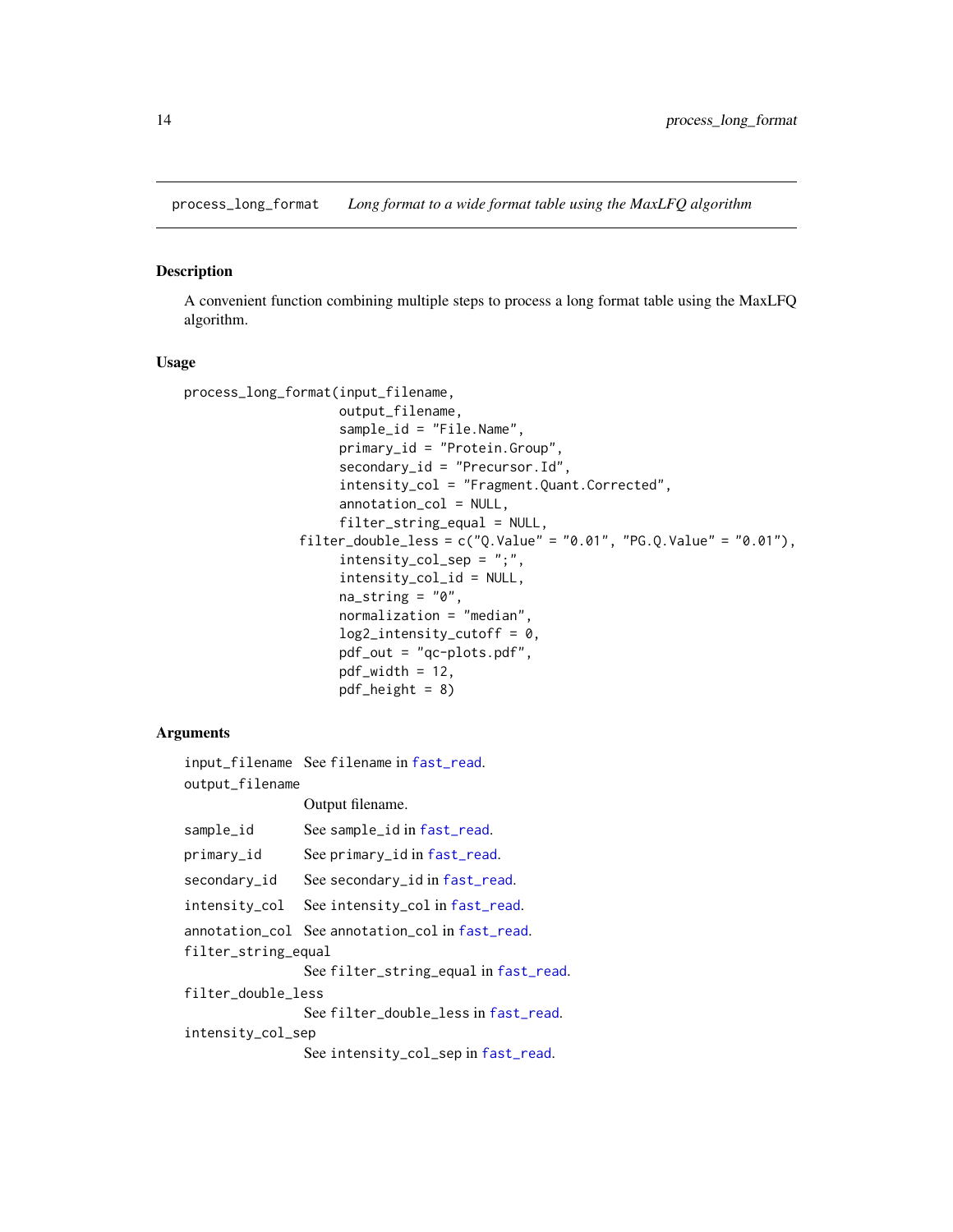<span id="page-14-0"></span>

| intensity_col_id      |                                                                                                                                      |
|-----------------------|--------------------------------------------------------------------------------------------------------------------------------------|
|                       | See intensity_col_id in fast_read.                                                                                                   |
| na_string             | See intensity_col_id in fast_read.                                                                                                   |
| normalization         | Normalization type. Possible values are median and none. The default value<br>median is for median normalization in fast_preprocess. |
| log2_intensity_cutoff |                                                                                                                                      |
|                       | See log2_intensity_cutoff in fast_preprocess.                                                                                        |
| pdf_out               | See pdf_out in fast_preprocess.                                                                                                      |
| pdf_width             | See pdf_width in fast_preprocess.                                                                                                    |
| pdf_height            | See pdf_height in fast_preprocess.                                                                                                   |

#### Value

After processing with [fast\\_read](#page-6-1), [fast\\_preprocess](#page-5-1), and [fast\\_MaxLFQ](#page-4-1), the result table is written to output\_filename. A NULL value is returned.

#### Author(s)

Thang V. Pham

## References

Pham TV, Henneman AA, Jimenez CR. iq: an R package to estimate relative protein abundances from ion quantification in DIA-MS-based proteomics. *Bioinformatics* 2020 Apr 15;36(8):2611- 2613.

## See Also

[fast\\_read](#page-6-1), [fast\\_preprocess](#page-5-1), [fast\\_MaxLFQ](#page-4-1)

process\_wide\_format *Merging rows with identical values in a particular column in a table*

## Description

Collapses rows with identical values in a particular column in a table. When the values in each row are proportional such as intensities of multiple fragments of a protein, the MaxLFQ algorithm is recommended.

#### Usage

```
process_wide_format(input_filename,
                    output_filename,
                    id_column,
                    quant_columns,
                    data_in_log_space = FALSE,
                    annotation_columns = NULL,
                    method = "maxLFQ")
```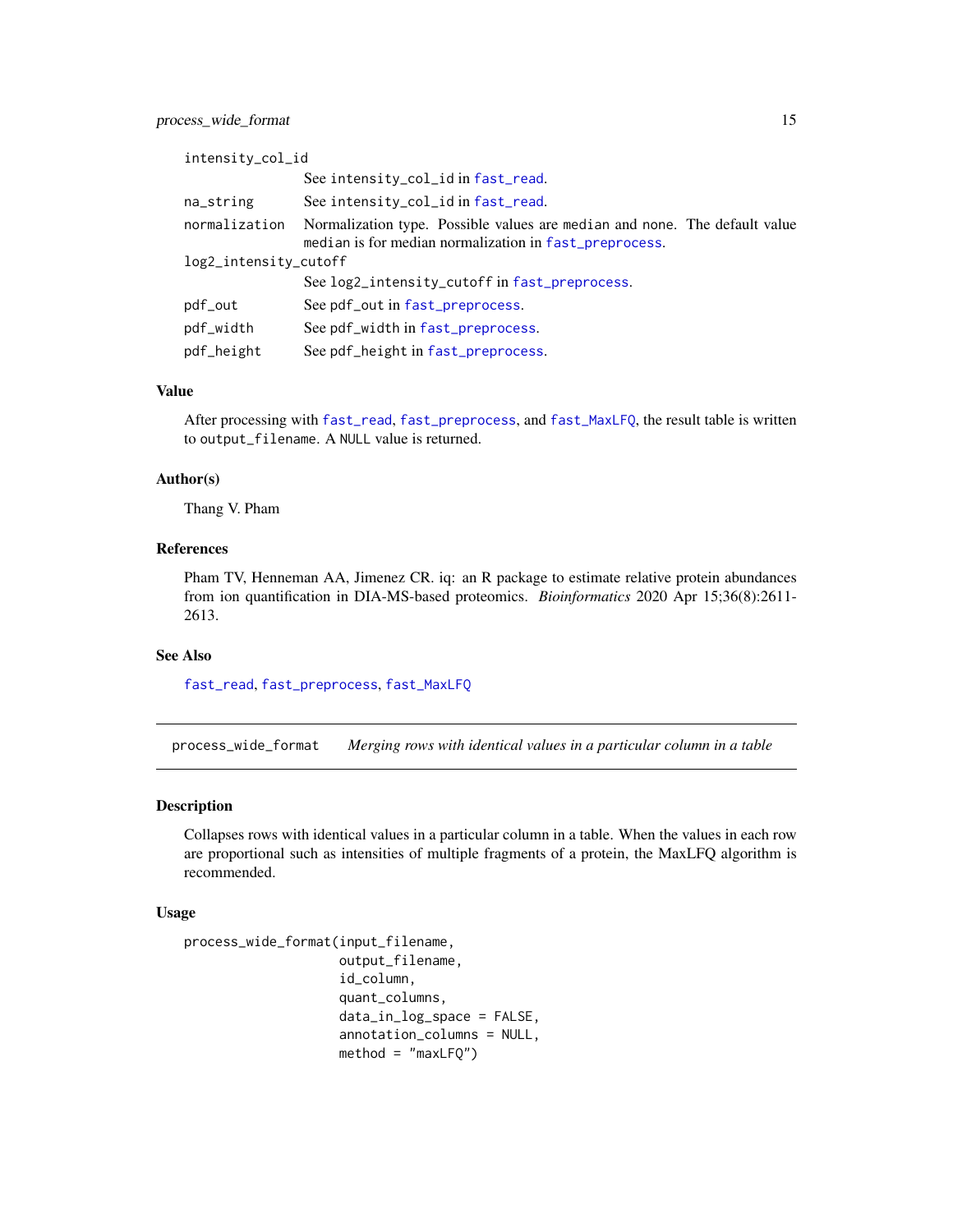#### Arguments

input\_filename Input filename of a tab-separated value text file. output\_filename Output filename. id\_column The column where unique values will be kept. Rows with identical values in this column are merged. Rows with empty values here are removed. quant\_columns Columns containing numerical data to be merged. data\_in\_log\_space A logical value. If FALSE, the numerical data will be log2-transformed. annotation\_columns Columns in the input file apart from id\_column and quant\_columns that will be kept in the output. method Method for merging. Default value is "maxLFQ". Possible values are "maxLFQ", "maxLFQ\_R", "median\_polish", "top3", "top5", "meanInt", "maxInt", "sum", "least\_na" and any function for collapsing a numerical matrix to a row vector.

#### Details

Method "maxLFQ\_R" implements the MaxLFQ algorithm pure R. It is slower than "maxLFQ".

Method "maxInt" selects row with maximum intensity (top 1).

Method "sum" sum all intensities.

Method "least\_na" selects row with the least number of missing values.

The value of method can be a function such as function(x)  $log2$ (colSums(2^x, na.rm = TRUE)) for summing all intensities in the original space.

## Value

The result table is written to output\_filename. A NULL value is returned.

#### Author(s)

Thang V. Pham

#### References

Pham TV, Henneman AA, Jimenez CR. iq: an R package to estimate relative protein abundances from ion quantification in DIA-MS-based proteomics. *Bioinformatics* 2020 Apr 15;36(8):2611- 2613.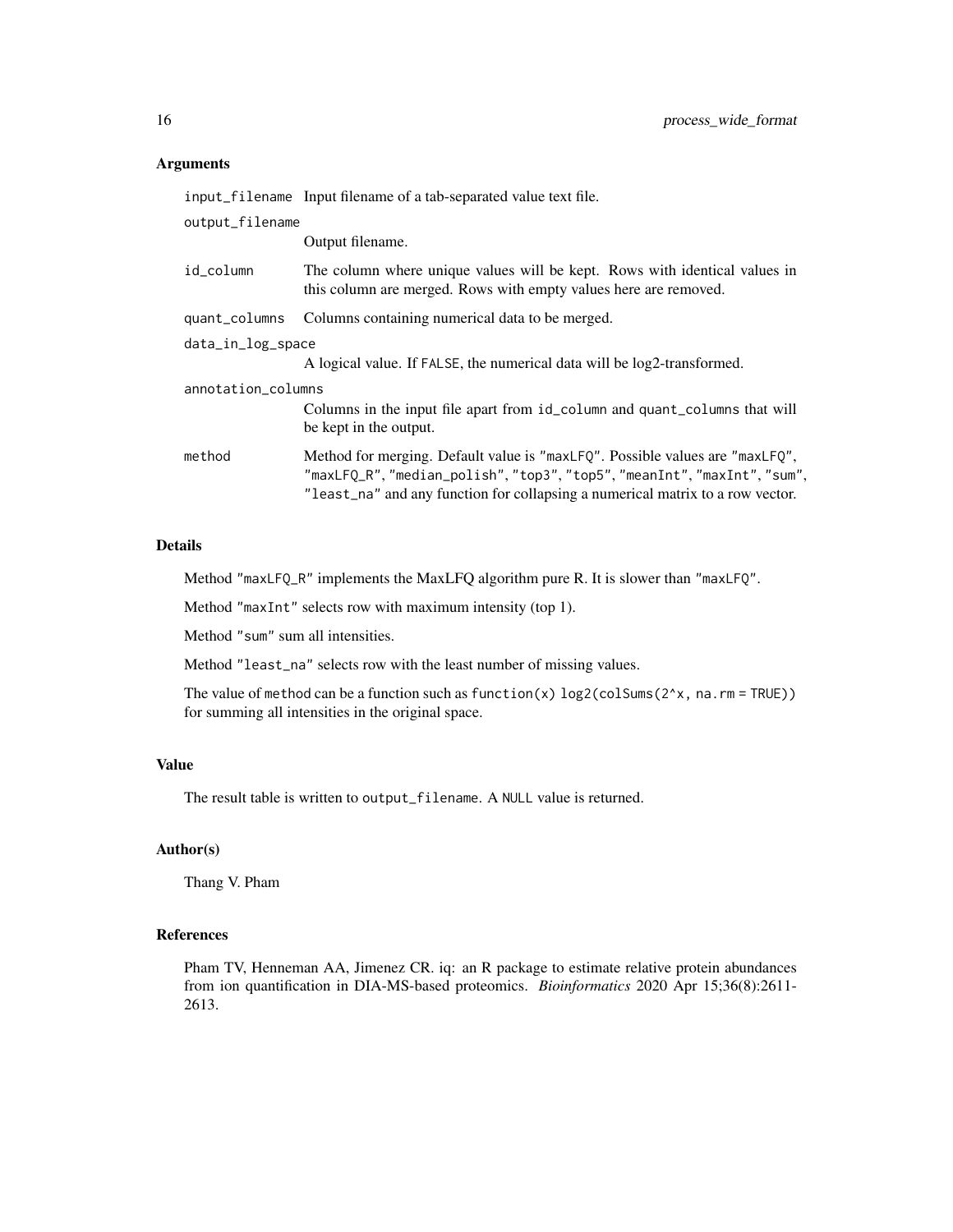<span id="page-16-0"></span>

## Description

A subset of the Bruderer 2015 dataset containing 12 spike-in proteins. The full dataset was exported from the Spectronaut software. The complete dataset has been median-normalized.

#### Usage

```
data("spikeins")
```
## Format

A data frame with 18189 observations on the following 9 variables.

- R.Condition Sample names.
- PG.ProteinGroups Protein identifiers.
- EG.ModifiedSequence Sequence of the fragment ions.
- FG.Charge Fragment group charge.
- F.FrgIon Fragment ions.
- F.Charge Fragment charges.
- F.PeakArea Quantitative values.
- PG.Genes Gene names.
- PG.ProteinNames Protein names.

## Examples

```
data("spikeins")
head(spikeins)
```
<span id="page-16-1"></span>topN *The topN algorithm for protein quantification*

## Description

Estimates protein abundances using the N most intense ions.

#### Usage

 $topN(X, N = 3, aggregation_in_log_space = TRUE)$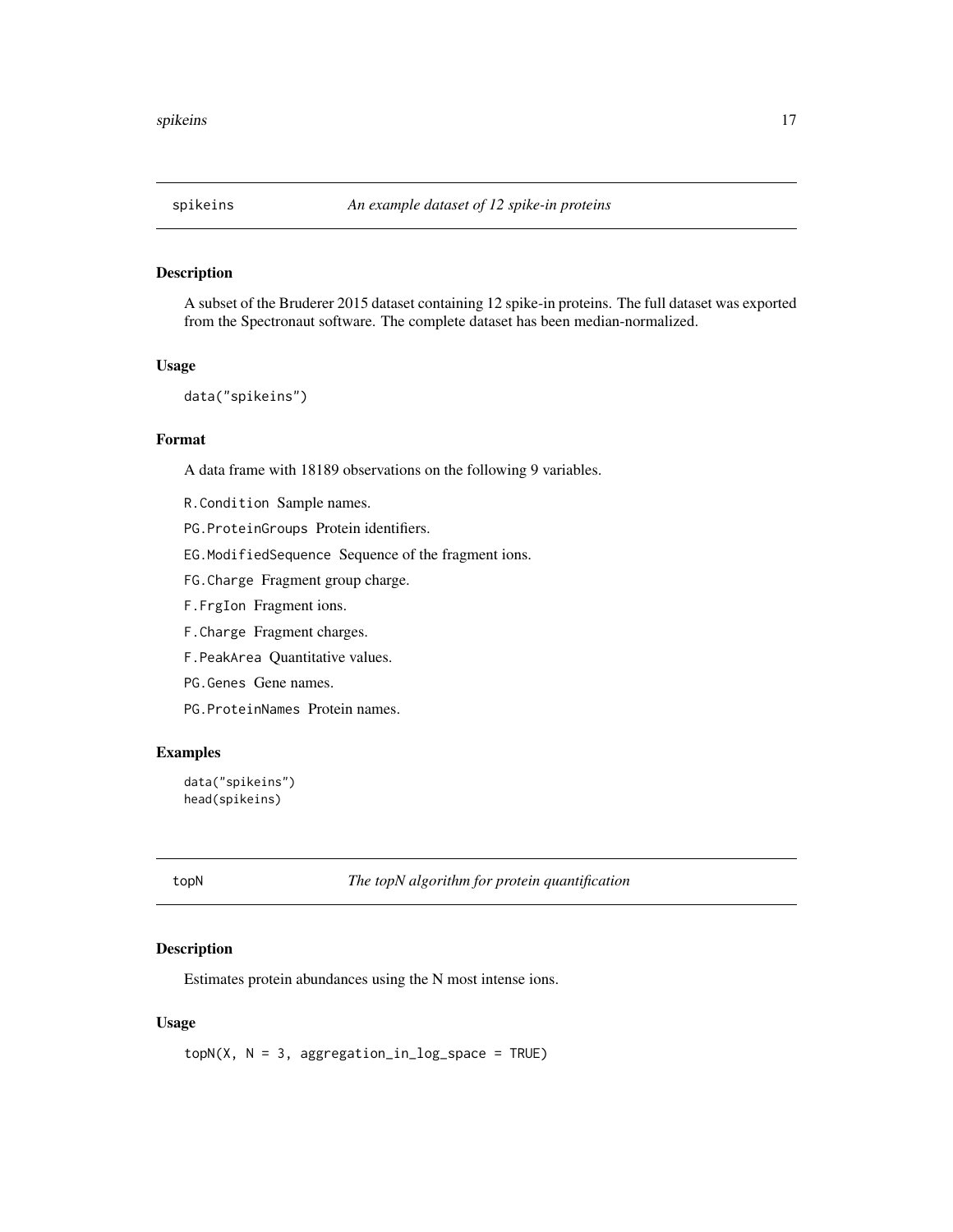## Arguments

|                          | A matrix of ion intensities in log2 space. Columns are samples and rows are<br>fragment ions. |
|--------------------------|-----------------------------------------------------------------------------------------------|
|                          | The number of top ions used for quantification.                                               |
| aggregation_in_log_space |                                                                                               |
|                          | A logical value. If FALSE, data aggregation is performed in the original intensity            |
|                          | space.                                                                                        |

## Value

A list of two components is returned

| estimate   | A vector with length equal to the number of columns of the input containing the<br>protein abundances. |
|------------|--------------------------------------------------------------------------------------------------------|
| annotation | Reserved, currently an empty string.                                                                   |

## Author(s)

Thang V. Pham

## References

Pham TV, Henneman AA, Jimenez CR. iq: an R package to estimate relative protein abundances from ion quantification in DIA-MS-based proteomics. *Bioinformatics* 2020 Apr 15;36(8):2611- 2613.